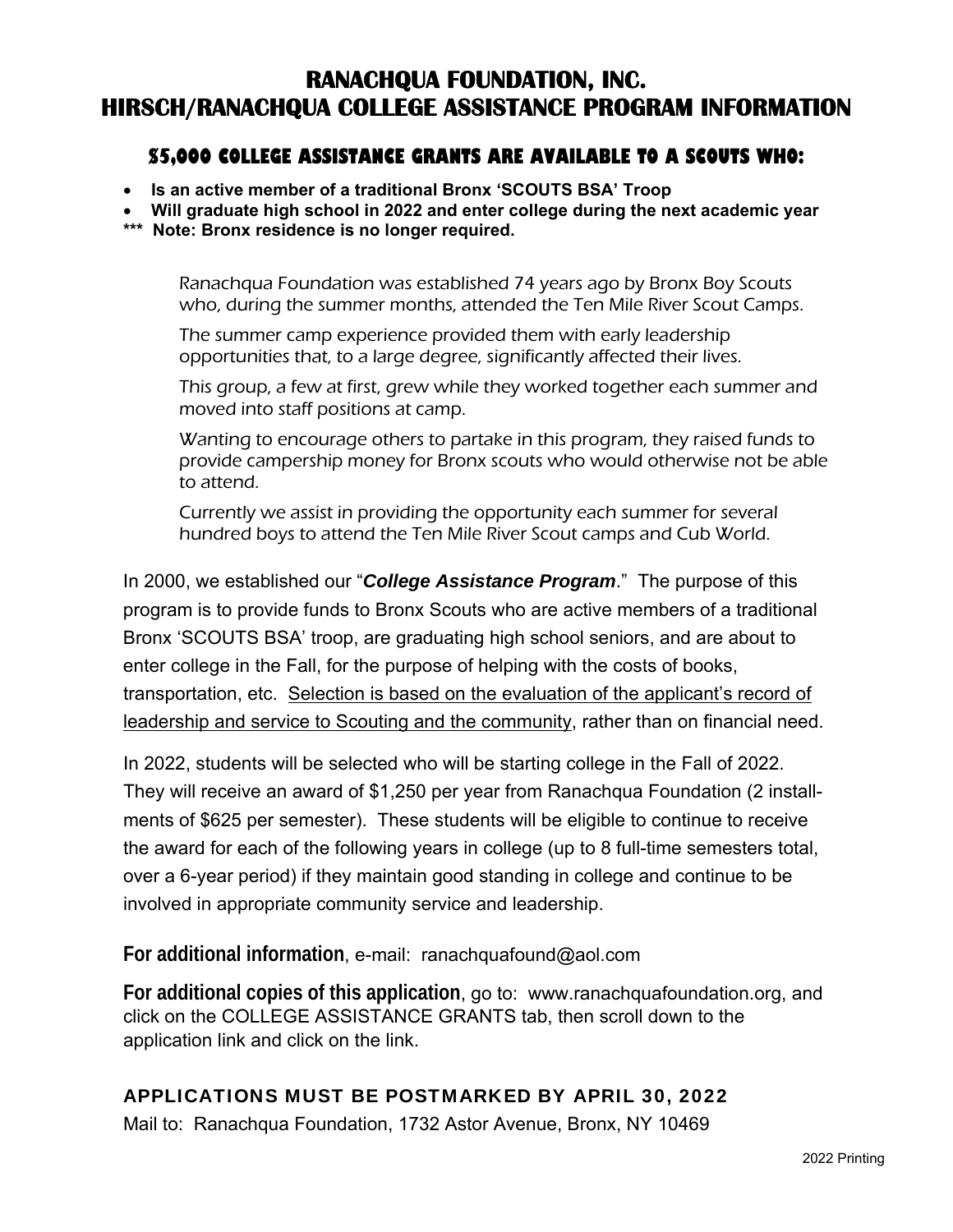

### **2022 HIRSCH / RANACHQUA COLLEGE ASSISTANCE GRANT APPLICATION**

In order to apply for this Ranachqua Foundation grant, a Bronx Scout must be:

- An active member of a traditional Bronx 'SCOUTS BSA' Troop
- Graduating high school in 2021 and entering college during the next academic year
- \*\*\* Note: Bronx residence is no longer required.

Each scout selected in 2022 will receive an award of \$1,250 per year, with \$625 payable in September and \$625 payable in February. These students will be eligible to renew the award for each of the following years, for a total of 8 full-time semesters during the next 6 years, if they maintain good standing in college and continue to demonstrate appropriate leadership in the community. (Maximum total is \$5,000.)

Recipients will be selected based on evidence of their leadership in and service to Scouting and the community. Hirsch-Ranachqua awards are not need-based.

**MAIL TO:** Ranachqua Foundation, 1732 Astor Avenue, Bronx, NY 10469.

\*\*\* All applications and supporting materials must be postmarked no later than April 30<sup>th</sup>.

| Applicant E-mail (not linked to your high school) ______________________________                                 |                                                                                   |  |  |  |
|------------------------------------------------------------------------------------------------------------------|-----------------------------------------------------------------------------------|--|--|--|
|                                                                                                                  |                                                                                   |  |  |  |
|                                                                                                                  |                                                                                   |  |  |  |
| <b>SCOUTING RECORD:</b>                                                                                          |                                                                                   |  |  |  |
|                                                                                                                  |                                                                                   |  |  |  |
|                                                                                                                  |                                                                                   |  |  |  |
|                                                                                                                  |                                                                                   |  |  |  |
|                                                                                                                  |                                                                                   |  |  |  |
| Leadership positions in Scouting, including dates:                                                               |                                                                                   |  |  |  |
|                                                                                                                  | ,一个人的人都是一个人的人,我们就是一个人的人,我们就是一个人的人,我们就是一个人的人,我们就是一个人的人,我们就是一个人的人,我们就是一个人的人,我们就是一个人 |  |  |  |
|                                                                                                                  |                                                                                   |  |  |  |
| How did you hear about this grant? $\square$ Mailing to parent $\square$ From Scoutmaster $\square$ From Council |                                                                                   |  |  |  |
|                                                                                                                  |                                                                                   |  |  |  |
|                                                                                                                  | Page 1 of 2 / YOU MUST PRINT BOTH APPLICATION PAGES 1 & 2                         |  |  |  |